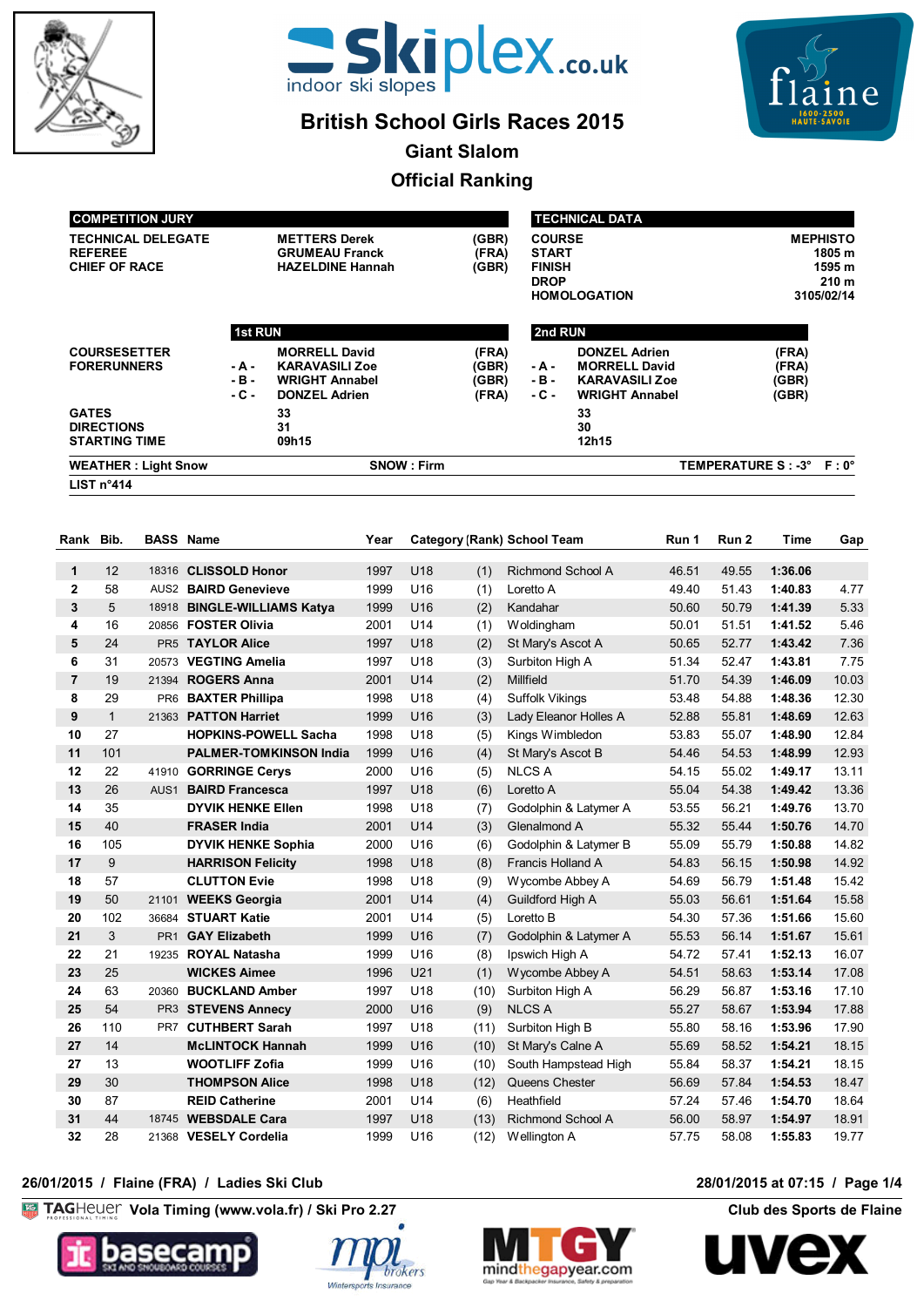# **British School Girls Races 2015 Giant Slalom Official Ranking**

| Rank | Bib.           | <b>BASS Name</b> |                               | Year     |                 |      | <b>Category (Rank) School Team</b> | Run 1           | Run 2           | Time    | Gap   |
|------|----------------|------------------|-------------------------------|----------|-----------------|------|------------------------------------|-----------------|-----------------|---------|-------|
|      |                |                  |                               |          |                 |      |                                    |                 |                 |         |       |
| 33   | 76             |                  | <b>JACKSON Katy</b>           | 1998     | U18             | (14) | Richmond School A                  | 57.78           | 58.11           | 1:55.89 | 19.83 |
| 34   | 126            |                  | <b>CHALCRAFT Megan</b>        | 1997     | U18             | (15) | <b>AIGLON B</b>                    | 57.57           | 59.99           | 1:57.56 | 21.50 |
| 34   | 6              |                  | <b>POOLE Emma</b>             | 1997     | U18             | (15) | Downe House A                      | 58.34           | 59.22           | 1:57.56 | 21.50 |
| 36   | 95             |                  | 20602 SMIDT-WALLIS Brielle    | 2000     | U16             | (13) | Surbiton High A                    | 57.76           | 1:00.03         | 1:57.79 | 21.73 |
| 37   | 42             |                  | <b>KLEIN Victoria</b>         | 1997     | U18             | (17) | Cheltenham A                       | 58.18           | 59.62           | 1:57.80 | 21.74 |
| 38   | 69             |                  | 20096 BINGLE-WILLIAMS Natasha | 2002     | U14             | (7)  | Kandahar                           | 58.24           | 59.67           | 1:57.91 | 21.85 |
| 39   | 59             |                  | SODI Isabella                 | 1997     | U18             | (18) | Kings Wimbledon                    | 59.52           | 58.40           | 1:57.92 | 21.86 |
| 40   | 10             |                  | <b>PARKER Emily</b>           | 1997     | U18             | (19) | Cheltenham A                       | 57.23           | 1:00.76         | 1:57.99 | 21.93 |
| 41   | 32             |                  | <b>BEALBY Marina</b>          | 1997     | U18             | (20) | <b>Tudor Hall A</b>                | 1:00.11         | 57.97           | 1:58.08 | 22.02 |
| 42   | 109            |                  | <b>KIRKPATRICK Larissa</b>    | 1997     | U18             | (21) | <b>AIGLON B</b>                    | 57.83           | 1:00.37         | 1:58.20 | 22.14 |
| 43   | 113            |                  | <b>COLE Mia</b>               | 1999     | U <sub>16</sub> | (14) | Richmond School B                  | 57.81           | 1:00.45         | 1:58.26 | 22.20 |
| 44   | 11             |                  | <b>BELL Tara</b>              | 1997     | U18             | (22) | Kings Taunton                      | 57.74           | 1:01.22         | 1:58.96 | 22.90 |
| 45   | 18             |                  | <b>SEBO Sam</b>               | 1999     | U <sub>16</sub> | (15) | Guildford High A                   | 59.14           | 59.91           | 1:59.05 | 22.99 |
| 46   | 88             |                  | <b>JABRE Gabrielle</b>        | 1998     | U18             | (23) | St Mary's Ascot A                  | 58.24           | 1:01.14         | 1:59.38 | 23.32 |
| 47   | 23             |                  | <b>REID Emily</b>             | 1997     | U18             | (24) | Heathfield                         | 57.69           | 1:01.93         | 1:59.62 | 23.56 |
| 48   | 142            |                  | <b>MANN Isabelle</b>          | 1999     | U16             | (16) | Lady Eleanor Holles B              | 58.86           | 1:00.83         | 1:59.69 | 23.63 |
| 49   | 74             |                  | <b>ROSENFELD Ella</b>         | 2000     | U16             | (17) | Cheltenham A                       | 58.95           | 1:00.77         | 1:59.72 | 23.66 |
| 50   | 46             |                  | <b>SMART Millie</b>           | 1999     | U16             | (18) | St Mary's Calne A                  | 58.52           | 1:01.26         | 1:59.78 | 23.72 |
| 51   | 115            |                  | PR9 POINTS Madeline           | 2002     | U14             | (8)  | Wycombe Abbey B                    | 58.47           | 1:01.34         | 1:59.81 | 23.75 |
| 52   | 45             |                  | <b>DIFILIPPO Elle</b>         | 2000     | U16             | (19) | South Hampstead High               | 59.01           | 1:00.99         | 2:00.00 | 23.94 |
| 53   | 89             |                  | <b>JANI Alisha</b>            | 1999     | U16             | (20) | Wycombe Abbey A                    | 59.40           | 1:00.61         | 2:00.01 | 23.95 |
| 54   | $\overline{7}$ |                  | <b>BERESFORD-WEST Ella</b>    | 1997     | U18             | (25) | City of London Girls A             | 59.39           | 1:01.58         | 2:00.97 | 24.91 |
| 55   | 127            |                  | 17488 KHAVE Lucy              | 1998     | U18             | (26) | Surbiton High B                    | 1:00.07         | 1:01.30         | 2:01.37 | 25.31 |
| 56   | 4              |                  | <b>LONGDEN Lara</b>           | 1999     | U16             | (21) | St Swithuns A                      | 1:00.03         | 1:01.61         | 2:01.64 | 25.58 |
| 57   | 15             |                  | <b>FREEMAN Alice</b>          | 1998     | U18             | (27) | Cranbrook                          | 1:00.64         | 1:02.12         | 2:02.76 | 26.70 |
| 58   | 60             |                  | <b>BARROW Heidi</b>           | 1997     | U18             | (28) | Wellington A                       | 1:00.20         | 1:02.81         | 2:03.01 | 26.95 |
| 59   | 47             |                  | <b>FREEMAN Emily</b>          | 2000     | U <sub>16</sub> | (22) | Cranbrook                          | 57.33           | 1:05.89         | 2:03.22 | 27.16 |
| 60   | 144            |                  | 21884 HUGHES Rachel           | 1997     | U18             | (29) | Surbiton High B                    | 59.91           | 1:03.62         | 2:03.53 | 27.47 |
| 61   | 73             |                  | <b>HARRISON Annabelle</b>     | 2000     | U16             | (23) | Francis Holland A                  | 59.93           | 1:04.07         | 2:04.00 | 27.94 |
| 62   | 130            |                  | <b>WRIGHT Annabelle</b>       | 1998     | U18             | (30) | Richmond School B                  | 59.74           | 1:04.33         | 2:04.07 | 28.01 |
| 63   | 38             |                  | <b>HUGHES Georgina</b>        | 1998     | U18             | (31) | Downe House A                      | 1:03.33         | 1:02.53         | 2:05.86 | 29.80 |
| 64   | 132            |                  | <b>SHEPHERD Celina-Anne</b>   | 1999     | U16             | (24) | Wycombe Abbey B                    | 1:01.84         | 1:04.32         | 2:06.16 | 30.10 |
| 65   | 98             |                  | <b>LEWIS Charlotte</b>        | 1998     | U18             | (32) | Wycombe Abbey B                    | 57.30           | 1:10.01         | 2:07.31 | 31.25 |
| 66   | 39             |                  | <b>JACK Kezia</b>             | 1997     | U18             | (33) | City of London Girls A             | 1:01.53         | 1:05.81         | 2:07.34 | 31.28 |
| 67   | 103            |                  | <b>DEREVE Emma</b>            | 1999     | U16             | (25) | Ipswich High B                     | 1:01.12 1:06.47 |                 | 2:07.59 | 31.53 |
| 68   | 68             |                  | <b>BODEN Stella</b>           | 2000     | U16             | (26) | St Swithuns A                      | 1:02.52 1:05.91 |                 | 2:08.43 | 32.37 |
| 69   | 77             |                  | <b>ROTHSCHILD Charlotte</b>   | 2000 U16 |                 |      | (27) South Hampstead High          |                 | 1:04.12 1:05.13 | 2:09.25 | 33.19 |
| 70   | 71             |                  | <b>GORDON Ania</b>            | 1996     | U21             | (2)  | City of London Girls A             |                 | 1:03.90 1:05.66 | 2:09.56 | 33.50 |
| 71   | 55             |                  | <b>SHEPHERD Emily</b>         | 1997     | U18             | (34) | Heathfield                         | 1:03.55         | 1:06.10         | 2:09.65 | 33.59 |
| 72   | 78             |                  | <b>BROWN Jemima</b>           | 1999     | U16             | (28) | St Mary's Calne A                  |                 | 1:04.57 1:05.84 | 2:10.41 | 34.35 |
| 73   | 70             |                  | <b>HALESTRAP Storm</b>        | 2001     | U14             | (9)  | Downe House A                      | 1:02.55         | 1:08.11         | 2:10.66 | 34.60 |
| 74   | 17             |                  | PR8 TURNER Lucy-May           | 1999     | U16             | (29) | Woodbridge                         | 1:04.05         | 1:06.76         | 2:10.81 | 34.75 |
| 75   | 111            |                  | <b>GUNN Annabel</b>           | 1998     | U18             | (35) | City of London Girls B             | 1:03.17 1:07.72 |                 | 2:10.89 | 34.83 |
| 76   | 135            |                  | <b>HENDERSON Arabella</b>     | 1996     | U21             | (3)  | St Mary's Ascot B                  | 1:04.30         | 1:07.22         | 2:11.52 | 35.46 |
| 77   | 48             |                  | <b>VLASOVA Sofia</b>          | 2000     | U16             | (30) | Woldingham                         | 1:05.61         | 1:06.57         | 2:12.18 | 36.12 |
| 78   | 117            |                  | <b>VESTBIRK Marina</b>        | 1999     | U16             | (31) | St Mary's Calne B                  | 1:05.61         | 1:08.27         | 2:13.88 | 37.82 |
| 79   | 62             |                  | <b>TUITE Gabrielle</b>        | 1996     | U21             | (4)  | Queens Chester                     | 1:06.34 1:07.77 |                 | 2:14.11 | 38.05 |
| 80   | 72             |                  | <b>SCHULTE Lena</b>           | 1999     | U16             | (32) | Glenalmond A                       | 1:05.86 1:08.91 |                 | 2:14.77 | 38.71 |
| 81   | 83             |                  | <b>KEEN Cosima</b>            | 1999     | U16             | (33) | Millfield                          |                 | 1:06.33 1:08.86 | 2:15.19 | 39.13 |
| 82   | $\overline{2}$ |                  |                               | 2001     | U14             |      |                                    |                 | 1:03.88 1:12.07 |         | 39.89 |
|      |                |                  | <b>LARGE Sophie</b>           |          |                 | (10) | Snowsports                         |                 |                 | 2:15.95 |       |
| 83   | 106            |                  | <b>NAIRNE Anastasia</b>       | 2000     | U16             | (34) | Glenalmond B                       | 1:06.46         | 1:10.60         | 2:17.06 | 41.00 |
| 84   | 43             |                  | <b>WHITFIELD Sophie</b>       | 1997     | U18             | (36) | Kings Taunton                      | 1:11.15 1:06.38 |                 | 2:17.53 | 41.47 |
| 85   | 116            |                  | <b>FAWCETT Keshi</b>          | 1998     | U18             | (37) | Wellington B                       |                 | 1:07.72 1:11.65 | 2:19.37 | 43.31 |
| 86   | 112            |                  | <b>BENNETT Heather</b>        | 2001     | U14             | (11) | Francis Holland B                  |                 | 1:08.00 1:11.64 | 2:19.64 | 43.58 |

**26/01/2015 / Flaine (FRA) / Ladies Ski Club 28/01/2015 at 07:15 / Page 2/4**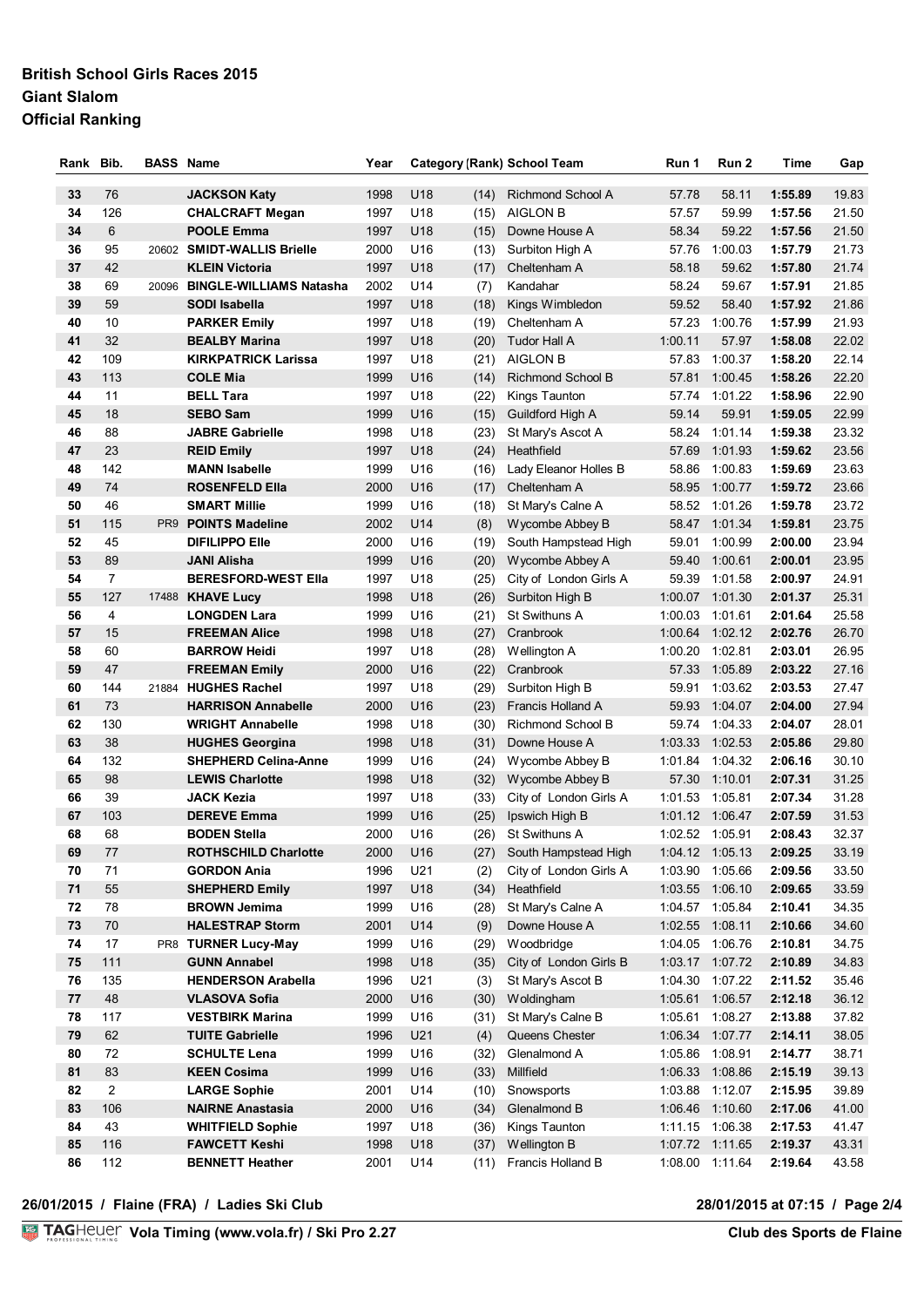# **British School Girls Races 2015 Giant Slalom Official Ranking**

| Rank Bib. |     | <b>BASS Name</b> |                                  | Year |                 |      | Category (Rank) School Team | Run 1   | Run 2   | Time    | Gap     |
|-----------|-----|------------------|----------------------------------|------|-----------------|------|-----------------------------|---------|---------|---------|---------|
|           |     |                  |                                  |      |                 |      |                             |         |         |         |         |
| 87        | 128 |                  | <b>DONALDSON Isabel</b>          | 1999 | U <sub>16</sub> | (35) | City of London Girls B      | 1:08.48 | 1:11.72 | 2:20.20 | 44.14   |
| 88        | 133 |                  | <b>GATHY Marhaux</b>             | 2001 | U14             | (12) | Wellington B                | 1:09.21 | 1:11.47 | 2:20.68 | 44.62   |
| 89        | 114 |                  | <b>LEUNG Una</b>                 | 2001 | U <sub>14</sub> | (13) | Cheltenham B                | 1:10.36 | 1:10.46 | 2:20.82 | 44.76   |
| 90        | 147 |                  | <b>BUSHELL Isabel</b>            | 2001 | U <sub>14</sub> | (14) | <b>Richmond School B</b>    | 1:09.86 | 1:12.63 | 2:22.49 | 46.43   |
| 91        | 80  |                  | <b>BAMBROFFE Nicole</b>          | 2001 | U <sub>14</sub> | (15) | Woldingham                  | 1:10.09 | 1:12.97 | 2:23.06 | 47.00   |
| 92        | 81  |                  | <b>BYE Katherine</b>             | 2001 | U <sub>14</sub> | (16) | Woodbridge                  | 1:11.62 | 1:11.56 | 2:23.18 | 47.12   |
| 93        | 92  |                  | <b>BOYD Charlotte</b>            | 1998 | U <sub>18</sub> | (38) | Wellington A                | 1:15.70 | 1:13.04 | 2:28.74 | 52.68   |
| 94        | 94  |                  | <b>WALKER Olivia</b>             | 1997 | U <sub>18</sub> | (39) | Queens Chester              | 1:16.81 | 1:12.70 | 2:29.51 | 53.45   |
| 95        | 97  |                  | <b>RATSIN Anna</b>               | 2000 | U <sub>16</sub> | (36) | Cheltenham B                | 1:13.46 | 1:16.21 | 2:29.67 | 53.61   |
| 96        | 93  |                  | <b>HACKETT Layla</b>             | 2001 | U <sub>14</sub> | (17) | <b>Suffolk Vikings</b>      | 1:16.22 | 1:18.00 | 2:34.22 | 58.16   |
| 97        | 137 |                  | <b>SHELLEY Maddie</b>            | 2002 | U14             | (18) | Ipswich High B              | 1:16.72 | 1:23.99 | 2:40.71 | 1:04.65 |
| 98        | 123 |                  | <b>RICHES Holly</b>              | 2001 | U <sub>14</sub> | (19) | Glenalmond B                | 1:22.36 | 1:21.21 | 2:43.57 | 1:07.51 |
| 99        | 146 |                  | <b>HENNIKER-GOTLEY Francesca</b> | 2000 | U <sub>16</sub> | (37) | Francis Holland B           | 1:24.76 | 1:26.33 | 2:51.09 | 1:15.03 |

# **Did Not Start - Run 1 (3) 12h15 12h15 12h15 12h15**

| 49  | <b>TURNER Beth</b> | U14<br>2002 | Woodbridge   |
|-----|--------------------|-------------|--------------|
| 66  | - x1<br>x1         |             | Snowsports   |
| 140 | $x^2$ $x^2$        |             | Glenalmond B |

**DIRECTIONS 31 30**

#### **Did Not Finish - Run 1 (16)**

| 20  |       | 19002 PETERS Emma        | 1997 | U <sub>18</sub> | <b>AIGLON A</b>        |         |
|-----|-------|--------------------------|------|-----------------|------------------------|---------|
| 33  |       | <b>HARNEY Eleanor</b>    | 1998 | U <sub>18</sub> | Lady Eleanor Holles A  |         |
| 36  |       | 22582 WALDRON Harriet    | 2000 | U <sub>16</sub> | St Swithuns A          |         |
| 41  |       | <b>HARRISON Beatrice</b> | 1997 | U <sub>18</sub> | Francis Holland A      |         |
| 51  |       | 17717 STAMMERS Sophie    | 1998 | U <sub>18</sub> | Millfield              |         |
| 52  | 22048 | <b>TEAL Chloe</b>        | 1996 | U21             | AIGLON A               |         |
| 61  |       | 22556 SMITH Katherine    | 1998 | U <sub>18</sub> | <b>Suffolk Vikings</b> |         |
| 86  |       | <b>GORDON Imogen</b>     | 2000 | U <sub>16</sub> | NLCS A                 |         |
| 96  |       | <b>BARROW Alexa</b>      | 1998 | U <sub>18</sub> | Tudor Hall A           |         |
| 99  |       | <b>SARTORI Savannah</b>  | 2001 | U14             | Wellington B           | 1:04.50 |
| 100 |       | <b>INNES Lily</b>        | 1998 | U <sub>18</sub> | St Mary's Calne B      |         |
| 104 | 21578 | <b>YUNG Catherine</b>    | 1998 | U <sub>18</sub> | Downe House B          |         |
| 108 |       | <b>JACKSON Molly</b>     | 1999 | U <sub>16</sub> | Lady Eleanor Holles B  |         |
| 124 |       | KHOLODOVA Maria          | 2000 | U <sub>16</sub> | Swithun Tudor          |         |
| 125 |       | <b>MANN Theadora</b>     | 2001 | U14             | Lady Eleanor Holles B  | 1:12.28 |
| 131 |       | <b>CULHANE Imogen</b>    | 2001 | U14             | Cheltenham B           |         |

#### **Disqualified - Run 1 (24)**

| 8   | <b>KLEE Nathalie</b>        | 1999 | U <sub>16</sub> | Glenalmond A          |         | Gate 8  |
|-----|-----------------------------|------|-----------------|-----------------------|---------|---------|
| 53  | <b>DURANT Antonia</b>       | 1999 | U <sub>16</sub> | Ipswich High A        |         | Gate 20 |
| 56  | <b>ASLANGUL Cosima</b>      | 2002 | U <sub>14</sub> | St Mary's Ascot A     | 1:03.44 | Gate 20 |
| 64  | <b>CAIN Isabelle</b>        | 1998 | U <sub>18</sub> | Tudor Hall A          |         | Gate 20 |
| 65  | <b>MAZZIER Phoebe</b>       | 1999 | U <sub>16</sub> | Lady Eleanor Holles A |         | Gate 20 |
| 67  | <b>KALDERON Joanna</b>      | 1998 | U <sub>18</sub> | Godolphin & Latymer A |         | Gate 20 |
| 75  | <b>SPIERS Tasha</b>         | 1998 | U <sub>18</sub> | Kings Taunton         |         | Gate 20 |
| 79  | <b>STEVENS Imogen</b>       | 1998 | U <sub>18</sub> | Cranbrook             |         | Gate 20 |
| 82  | <b>TWINE Sophie</b>         | 2000 | U <sub>16</sub> | Guildford High A      |         | Gate 8  |
| 84  | <b>CHALCRAFT Elise</b>      | 1997 | U <sub>18</sub> | AIGLON A              |         | Gate 20 |
| 85  | <b>LEVENE Grace</b>         | 2001 | U <sub>14</sub> | Ipswich High A        | 1:04.73 | Gate 20 |
| 90  | <b>BUCHANAN-SMITH Alice</b> | 1997 | U <sub>18</sub> | Loretto A             |         | Gate 20 |
| 107 | <b>CARTER Jessica</b>       | 1999 | U <sub>16</sub> | Swithun Tudor         |         | Gate 10 |
| 119 | <b>STUART Alexandra</b>     | 1998 | U <sub>18</sub> | Loretto B             |         | Gate 20 |

#### **26/01/2015 / Flaine (FRA) / Ladies Ski Club 28/01/2015 at 07:15 / Page 3/4**